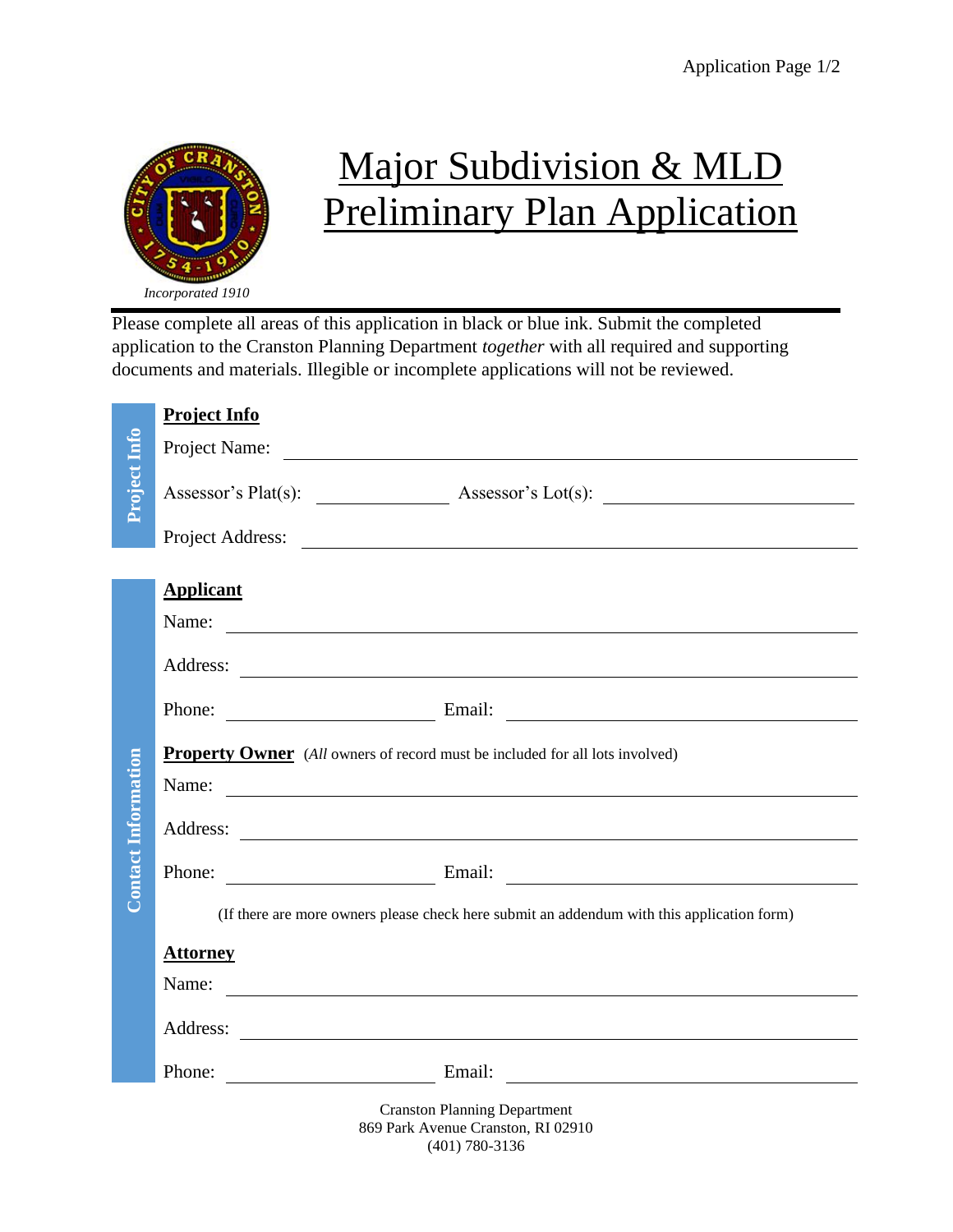|                    | <b>Engineer</b>                                                                                                                                                                                                              |                                          |                            |
|--------------------|------------------------------------------------------------------------------------------------------------------------------------------------------------------------------------------------------------------------------|------------------------------------------|----------------------------|
| ontact Information | Name:                                                                                                                                                                                                                        |                                          |                            |
|                    |                                                                                                                                                                                                                              |                                          |                            |
|                    | Phone: Email: Email:                                                                                                                                                                                                         |                                          |                            |
|                    | <b>Land Surveyor</b>                                                                                                                                                                                                         |                                          |                            |
|                    | Name:                                                                                                                                                                                                                        |                                          |                            |
|                    |                                                                                                                                                                                                                              |                                          |                            |
|                    | Phone: Email: Email: Email: 2008.                                                                                                                                                                                            |                                          |                            |
|                    | <b>Owner/Applicant Signature</b>                                                                                                                                                                                             |                                          |                            |
|                    |                                                                                                                                                                                                                              |                                          |                            |
|                    | I/we hereby certify that I/we own the subject property and seek Major Subdivision<br>and/or Major Land Development Preliminary Plan approval as drafted in the<br>accompanying plans for review by the City Plan Commission. |                                          |                            |
|                    | <b>Applicant Name &amp; Title</b> (please print)                                                                                                                                                                             |                                          | <b>Applicant Signature</b> |
|                    | Date:                                                                                                                                                                                                                        | <u> 1980 - Jan Barat, politik e</u>      |                            |
|                    |                                                                                                                                                                                                                              |                                          |                            |
| Certification      | <b>Owner Name</b> (if different than above) (please print)                                                                                                                                                                   |                                          | <b>Owner Signature</b>     |
|                    | Date:                                                                                                                                                                                                                        | <u> 1989 - Jan Alexandria (h. 1989).</u> |                            |
|                    |                                                                                                                                                                                                                              |                                          |                            |
|                    | <b>Owner Name</b> (please print)                                                                                                                                                                                             |                                          | <b>Owner Signature</b>     |
|                    | Date:                                                                                                                                                                                                                        |                                          |                            |

Cranston Planning Department 869 Park Avenue Cranston, RI 02910 (401) 780-3136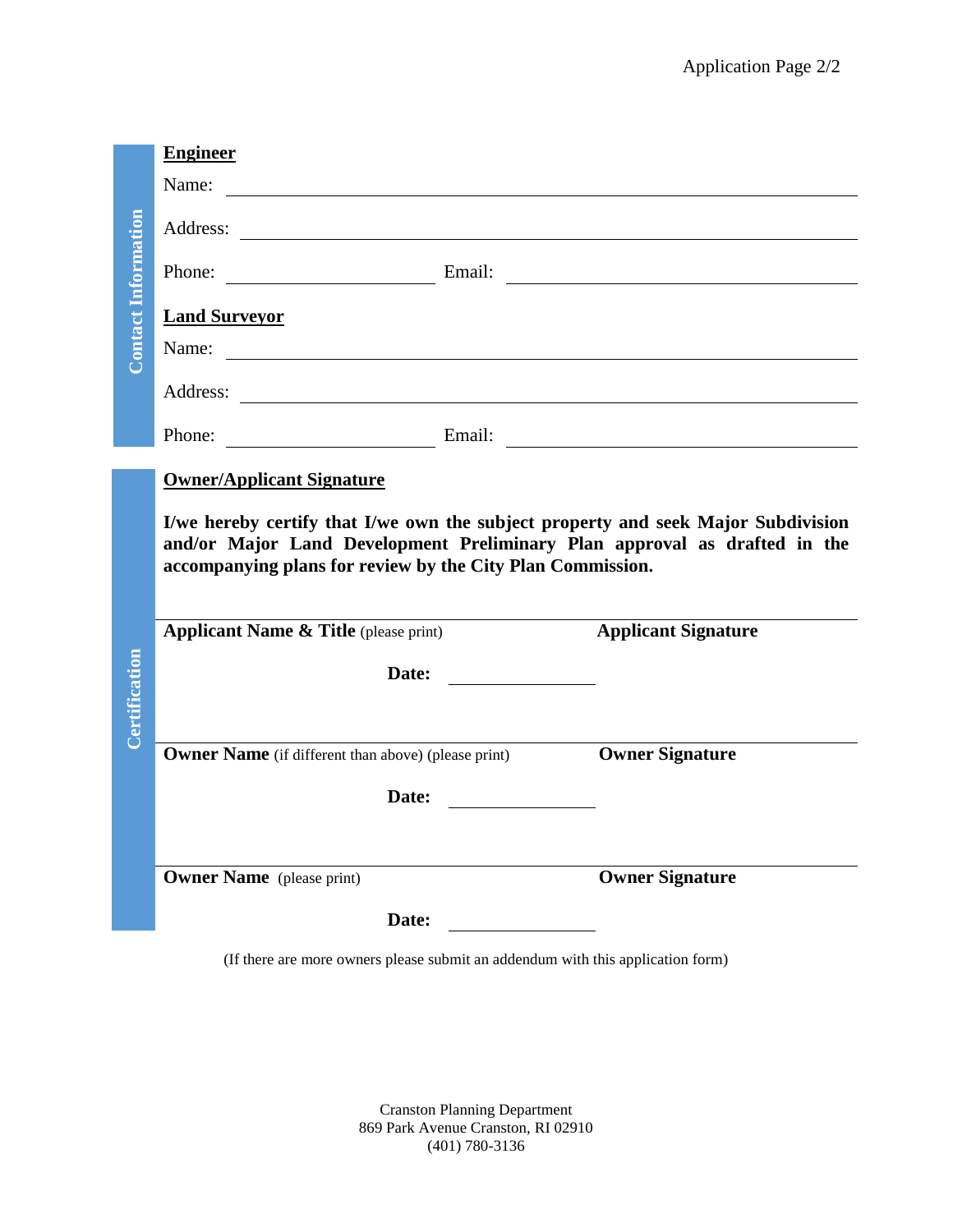## **MAJOR SUBDIVISION & MAJOR LAND DEVELOPMENT PRELIMINARY PLAN CHECKLIST**

## **NAME OF PLAT: \_\_\_\_\_\_\_\_\_\_\_\_\_\_\_\_\_\_\_\_\_\_\_\_\_\_\_\_\_\_\_\_\_\_\_\_\_\_\_\_\_\_\_\_\_\_\_\_\_\_\_\_\_\_\_\_\_\_\_\_\_\_\_\_\_\_**

## **FORM COMPLETED BY: \_\_\_\_\_\_\_\_\_\_\_\_\_\_\_\_\_\_\_\_\_\_\_\_\_\_\_\_\_\_\_\_\_\_\_\_\_\_ DATE: \_\_\_\_\_\_\_\_\_\_\_\_\_**

Please verify applicability of items during the master plan phase.

In addition to paper copies, *ALL* application documents must be submitted in digital/electronic format.

| <b>ITEM</b>                                                                                                                                                                                                                                                    | YES | N/A | NO |
|----------------------------------------------------------------------------------------------------------------------------------------------------------------------------------------------------------------------------------------------------------------|-----|-----|----|
| <b>Required Application Documents:</b> (Submit 1 paper copy unless stipulated otherwise)                                                                                                                                                                       |     |     |    |
| (a) Is the application completed and signed by all owners? (original version)                                                                                                                                                                                  |     |     |    |
| (b) Has the Filing Fee $(\$500 + \$75 / \text{Unit*})$ been submitted? (*refer to the<br>Cranston Subdivision and Development Regulations p. 12 for how units are assessed and<br>for other fee information)                                                   |     |     |    |
| (c) Has a check made out to Beacon Communications for the advertising<br>fees been submitted? (amount TBD at time of application)                                                                                                                              |     |     |    |
| (d) Have Municipal Lien Certificates (MLCs) been filed for all applicable<br>lots? (MLCs submitted within the last 6 months will satisfy this requirement)                                                                                                     |     |     |    |
| (e) Has a radius map and mailing list of property owners within 100' of<br>site submitted? (for notification)                                                                                                                                                  |     |     |    |
| (f) Has a narrative text addressing site suitability, identification of problem<br>areas & solutions, soil qualities, drainage, land dedications (streets,<br>detention basins, open space, etc.), deed restrictions, easements &<br>covenants been submitted? |     |     |    |
| (g) Has a site suitability/soils analysis been submitted? (3 copies)                                                                                                                                                                                           |     |     |    |
| (h) Has a drainage report/analysis been submitted? (3 copies)                                                                                                                                                                                                  |     |     |    |
| (i) Has City Engineer memo of approval and performance guarantee<br>amount been submitted? (this may be submitted separately prior to public hearing)                                                                                                          |     |     |    |
| (i) Have notification and copies of the subdivision been sent to public utilities,<br>US Postal Service, and 911 system? (Provide a copy of letters/correspondence sent)                                                                                       |     |     |    |
| (k) Have draft HOA documents been submitted? (3 copies)                                                                                                                                                                                                        |     |     |    |
| (1) Is the preliminary plan in compliance with all conditions of the master plan<br>approval? (provide documentation as applicable)                                                                                                                            |     |     |    |
| Are the following permits/approvals attached?                                                                                                                                                                                                                  |     |     |    |
| (a) RIDOT – Physical Alteration Permit                                                                                                                                                                                                                         |     |     |    |
| (b) CRMC Assent                                                                                                                                                                                                                                                |     |     |    |
| (c) RIDEM - OWTS                                                                                                                                                                                                                                               |     |     |    |
| (d) RIDEM - Wetlands                                                                                                                                                                                                                                           |     |     |    |
| (e) U.S. Army Corps of Engineers - Wetland                                                                                                                                                                                                                     |     |     |    |
| (f) Conformance with Scituate Reservoir Watershed Management Plan                                                                                                                                                                                              |     |     |    |
| (g) RIHPHC - for potential historic/archeological significant sites                                                                                                                                                                                            |     |     |    |
| (h) Water Supply Board availability letter                                                                                                                                                                                                                     |     |     |    |
| (i) Veolia Water approval for public sewer                                                                                                                                                                                                                     |     |     |    |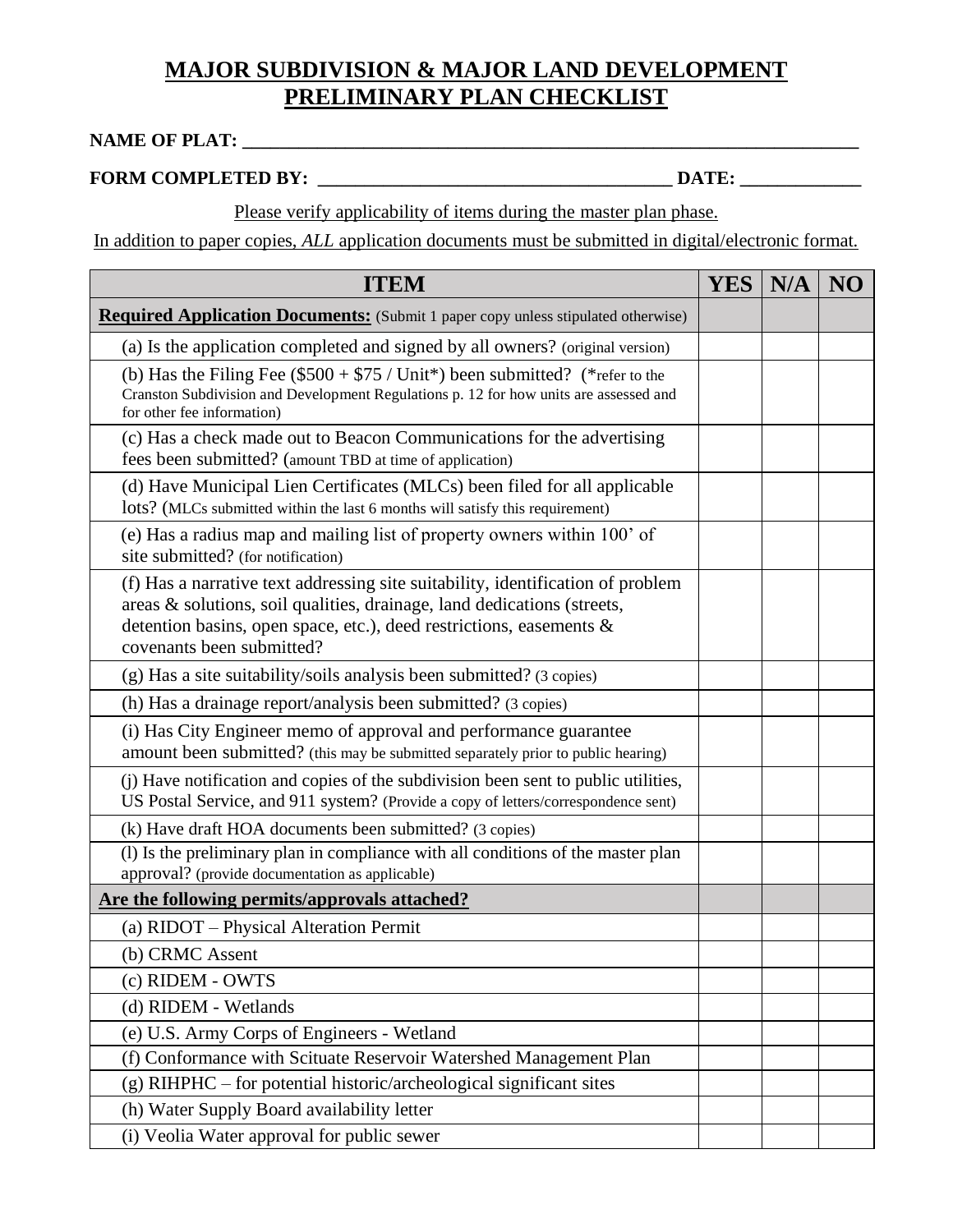| <b>ITEM</b>                                                                                                                                                                                                                                                        | <b>YES</b> | N/A | NO |
|--------------------------------------------------------------------------------------------------------------------------------------------------------------------------------------------------------------------------------------------------------------------|------------|-----|----|
| PRELIMINARY PLAN REQUIREMENTS                                                                                                                                                                                                                                      |            |     |    |
| Number of copies to be submitted:                                                                                                                                                                                                                                  |            |     |    |
| (a) (9) plan sets at $24$ "x $36$ "                                                                                                                                                                                                                                |            |     |    |
| (b) (2) plan sets at $11" \times 17"$                                                                                                                                                                                                                              |            |     |    |
| Items to be incorporated in the Preliminary Plan:                                                                                                                                                                                                                  |            |     |    |
| (a) Is the name of plat clearly indicated? (properly cited if replat of existing plat)                                                                                                                                                                             |            |     |    |
| (b) Is the plan identified as a Preliminary Plan?                                                                                                                                                                                                                  |            |     |    |
| (c) Are the names of all applicable owners of record provided?                                                                                                                                                                                                     |            |     |    |
| (d) Are all revision dates provided?                                                                                                                                                                                                                               |            |     |    |
| (e) Is the plan classified as a Class 1 boundary survey? (Class 4 will be<br>accepted for lot mergers)                                                                                                                                                             |            |     |    |
| (f) Is the name, stamp and signature of the surveyor provided?                                                                                                                                                                                                     |            |     |    |
| (g) Is the name, stamp and signature of the engineer provided?                                                                                                                                                                                                     |            |     |    |
| (h) Is a north arrow provided? (denote True North or Magnetic North)                                                                                                                                                                                               |            |     |    |
| (i) Is a scale provided and is the plan accurate to the scale?                                                                                                                                                                                                     |            |     |    |
| (j) Is a vicinity map $\prime$ locus map provided?                                                                                                                                                                                                                 |            |     |    |
| $(k)$ Is the zoning district(s) of the parcel(s) provided and are the general<br>requirements of applicable zoning districts denoted? (setbacks, frontage, min.<br>lot area, & max lot coverage)                                                                   |            |     |    |
| (1) Are the names of the abutting property owners $&$ zoning districts shown?                                                                                                                                                                                      |            |     |    |
| (m) Are notes provided referencing any previous zoning relief including<br>dates and conditions of approval?                                                                                                                                                       |            |     |    |
| (n) Are notes provided referencing any relief to be required/requested from the<br>Zoning Board of Review as part of this project?                                                                                                                                 |            |     |    |
| (o) Are 2' topo lines provided and 10' topo lines provided in bold?                                                                                                                                                                                                |            |     |    |
| (p) Is the plat boundary outlined in bold?                                                                                                                                                                                                                         |            |     |    |
| (q) Are primary control points shown? (at least one must be shown)                                                                                                                                                                                                 |            |     |    |
| (r) Are the locations of all permanent monuments shown? (at least 2 must be<br>set or recovered for residential surveys less than 1 acre); (not less than 3 must be set or<br>recovered for residential surveys more than 1 acre and all non-residential projects) |            |     |    |
| (s) Are all lots numbered or lettered?                                                                                                                                                                                                                             |            |     |    |
| (t) Is there a phasing plan which is clearly denoted?                                                                                                                                                                                                              |            |     |    |
| (u) Is the total area of the existing plat and all proposed lot areas and open<br>space provided?                                                                                                                                                                  |            |     |    |
| (v) Is the total <b>UPLAND</b> area (land area excluding wetlands) of the<br>existing plat and all proposed lot areas provided?                                                                                                                                    |            |     |    |
| (w) Are dimensions for all straight lines, angles, radii, arcs $\&$ angles of<br>curves denoted?                                                                                                                                                                   |            |     |    |
| (x) Are all building setbacks labeled and drawn accurately? (dashed lines)                                                                                                                                                                                         |            |     |    |
| (y) For lots with multiple fronts, is the primary frontage identified?                                                                                                                                                                                             |            |     |    |
| (z) Are all existing and proposed streets labeled and right-of-way<br>dimensions provided?                                                                                                                                                                         |            |     |    |